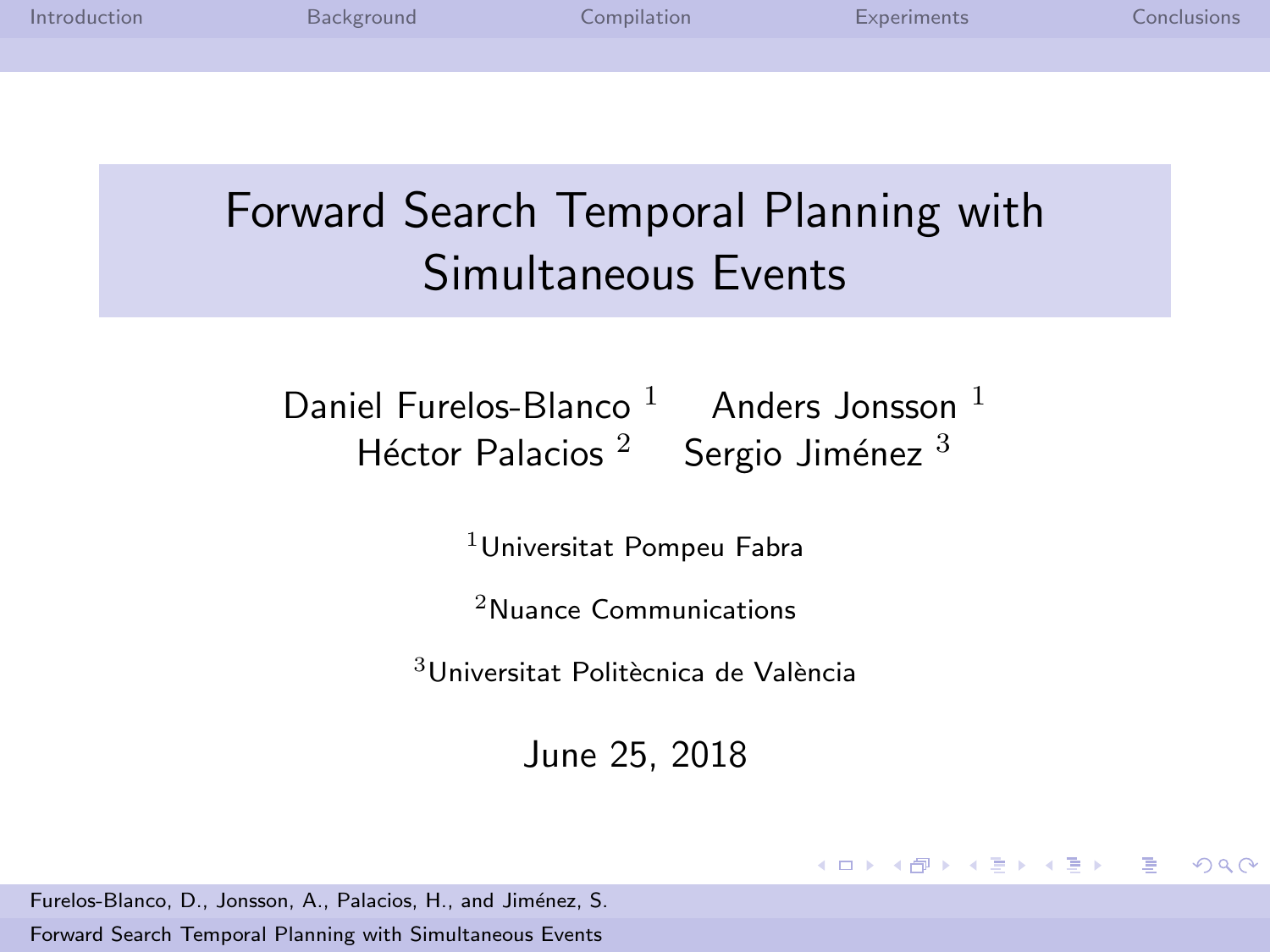| Introduction   | Background | Compilation | <b>Experiments</b> | Conclusions: |
|----------------|------------|-------------|--------------------|--------------|
|                |            |             |                    |              |
| Motivation (I) |            |             |                    |              |

Many situations in the real-world involve **simultaneous events** (e.g. relay races).





 $\mathcal{A} \subseteq \mathcal{P} \rightarrow \mathcal{A} \oplus \mathcal{P} \rightarrow \mathcal{A} \oplus \mathcal{P} \rightarrow \mathcal{A}$ 

<span id="page-1-0"></span> $\Omega$ 

Current temporal planning algorithms do not support this kind of situations.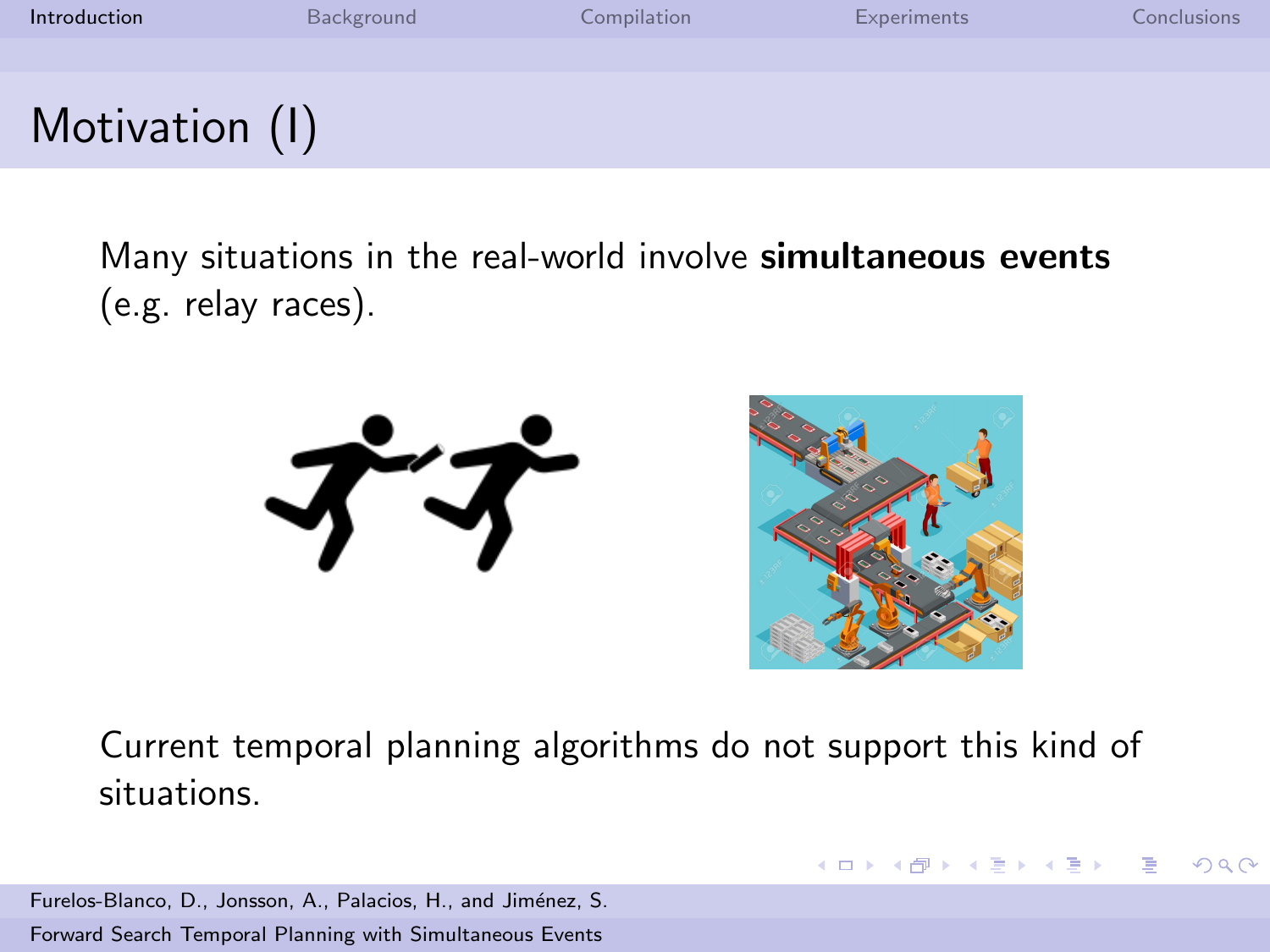| Introduction    | Background | Compilation | <b>Experiments</b> | Conclusions |
|-----------------|------------|-------------|--------------------|-------------|
|                 |            |             |                    |             |
| Motivation (II) |            |             |                    |             |

Allen's Interval Algebra [Jiménez et al., 2015] a domain with required simultaneous events.



PDDL 2.1 induces temporal gaps [\[Rintanen, 2015\]](#page-23-1):

- State-of-the-art planners using PDDL do not solve problems with simultaneous events.
- **Potentially, more decision points.**

Furelos-Blanco, D., Jonsson, A., Palacios, H., and Jiménez, S. [Forward Search Temporal Planning with Simultaneous Events](#page-0-0)



Figure 1: Gaps in Action Schedule



Figure 2: Action Schedule without Gaps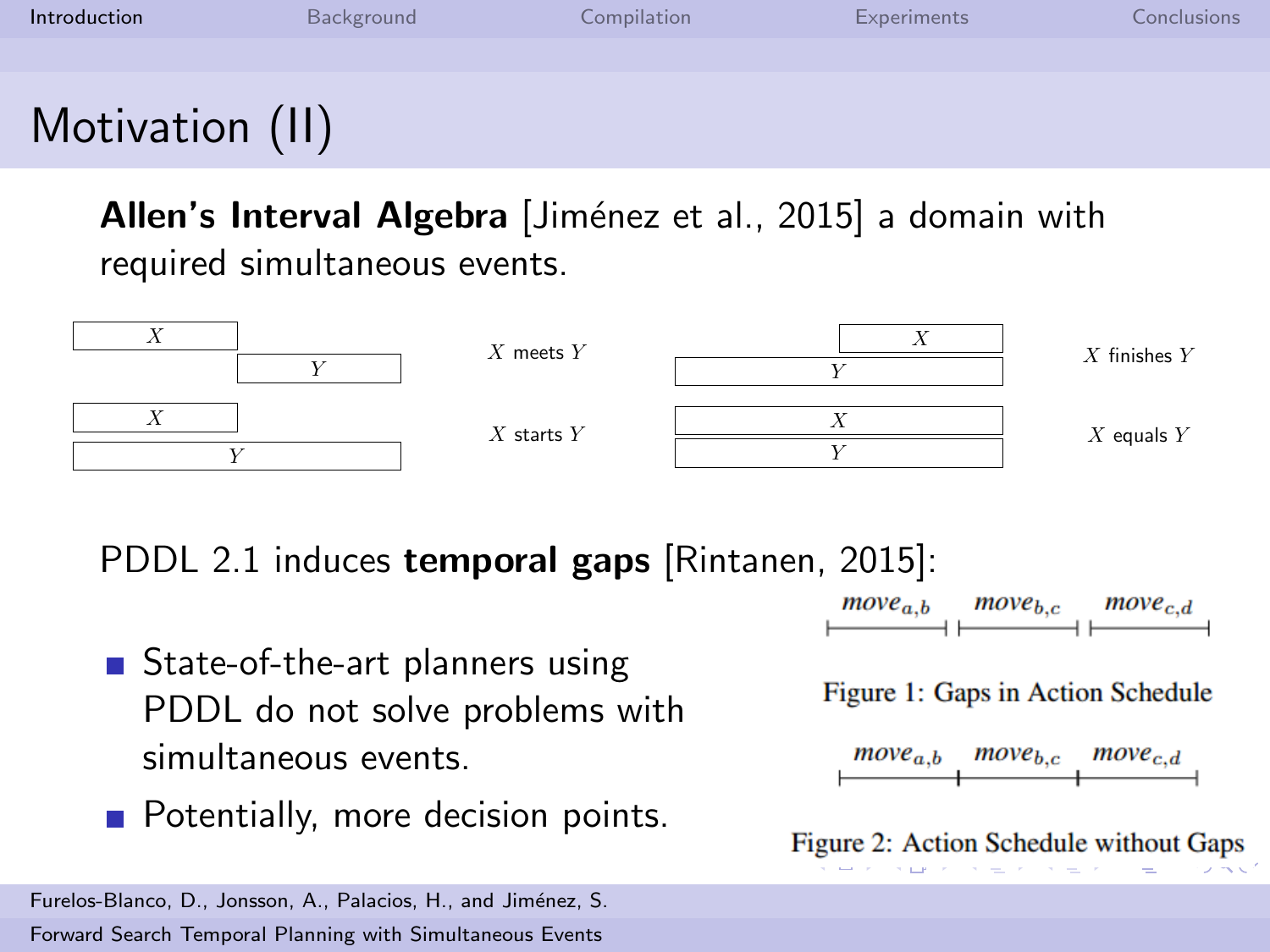| Introduction      | Background | Compilation | <b>Experiments</b> | Conclusions |
|-------------------|------------|-------------|--------------------|-------------|
|                   |            |             |                    |             |
| Proposed Approach |            |             |                    |             |

Solve temporal planning problems involving simultaneous events using classical planning

- **Previous approaches already used classical planning to solve** temporal problems [\[Long and Fox, 2003,](#page-22-1) [Coles et al., 2009,](#page-21-0) [Cooper et al., 2013,](#page-21-1) Jiménez et al., 2015].
- Our approach:
	- 1 Compile temporal problem into classical problem.
	- 2 Solve problem using classical planner maintaining STNs (Simple Temporal Networks) to check temporal consistency.

イロメ イ何メ イヨメ イヨメート

 $\Omega$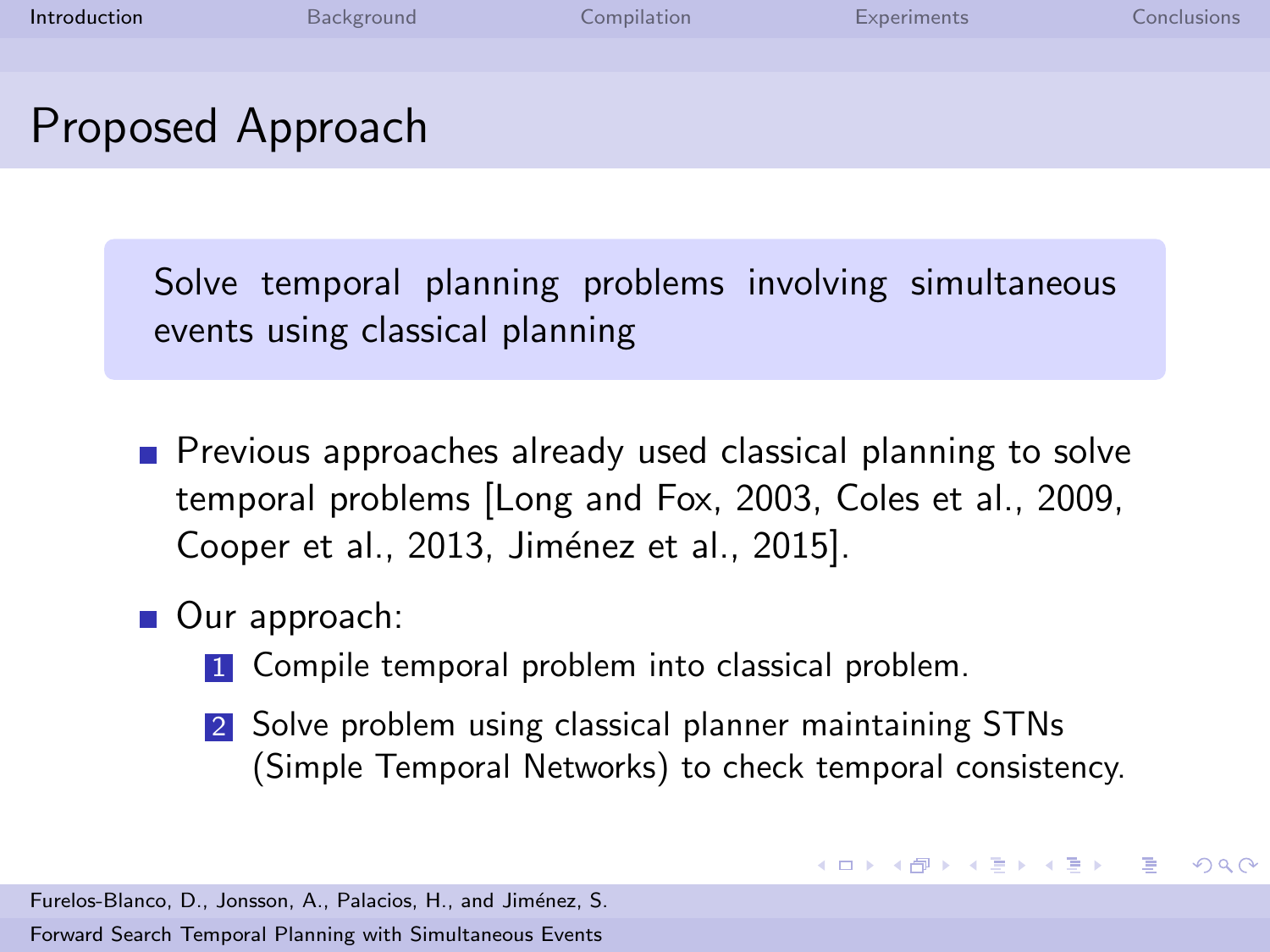| Introduction              | Background | Compilation | <b>Experiments</b> | Conclusions |
|---------------------------|------------|-------------|--------------------|-------------|
|                           |            |             |                    |             |
| <b>Classical Planning</b> |            |             |                    |             |

A classical planning problem is defined as

$$
P = \langle F, A, I, G \rangle
$$

where

 $\blacksquare$  F is a set of fluents,

 $\blacksquare$  A is a set of atomic actions,

■  $I \subseteq F$  is an initial state, and  $G \subseteq F$  is a goal condition.

<span id="page-4-0"></span>K ロ ▶ K @ ▶ K 할 ▶ K 할 ▶ → 할 → 9 Q Q\*

A **plan** for P is an action sequence  $\pi = \langle a_1, \ldots, a_n \rangle$ .

Furelos-Blanco, D., Jonsson, A., Palacios, H., and Jiménez, S.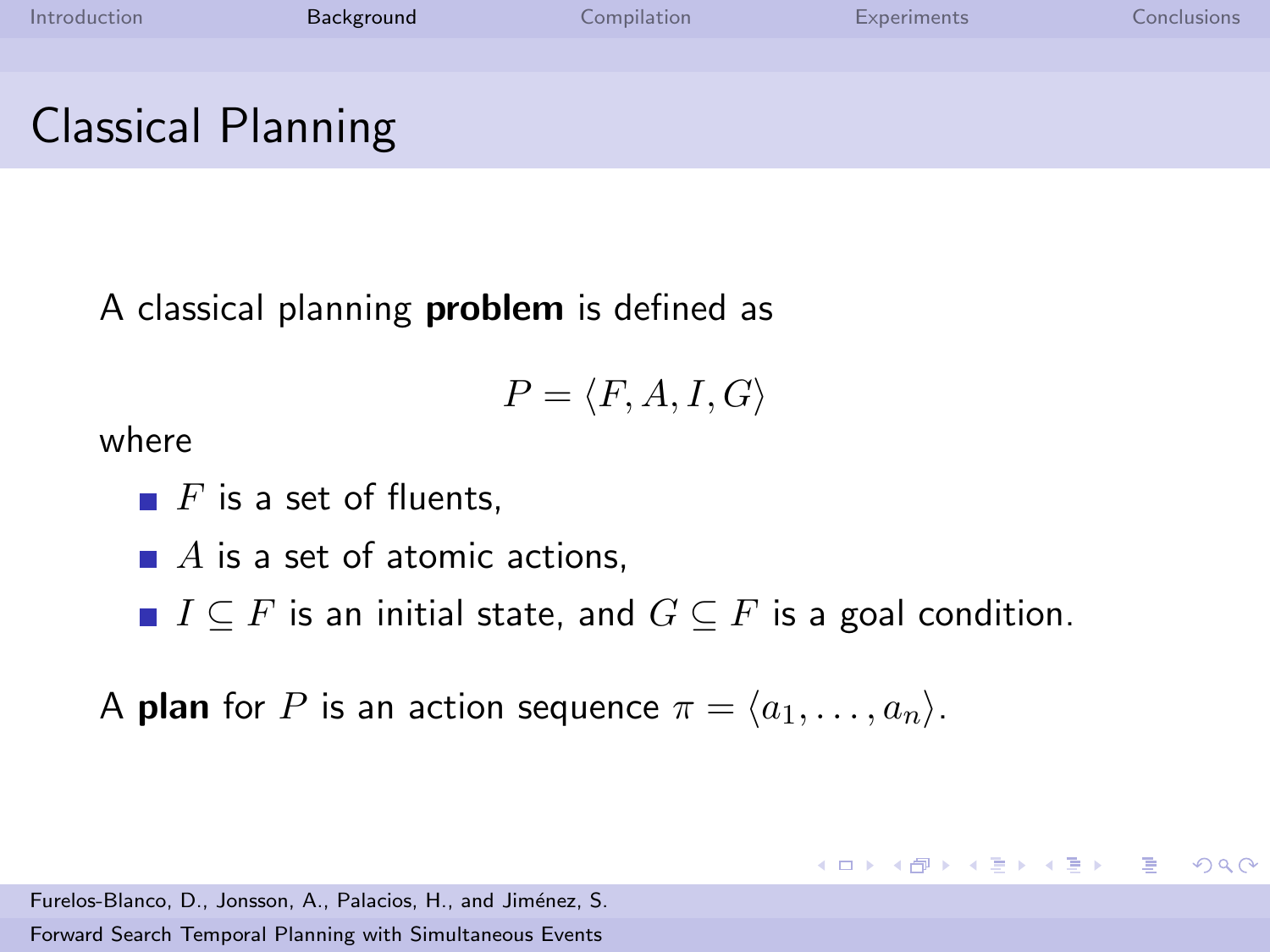Temporal Planning - Definition

A temporal planning **problem** is a tuple  $P = \langle F, A, I, G \rangle$ . ■ Actions have the following structure:



- **Temporal plan** = list of (time, action) pairs.
- $\blacksquare$  The quality of a temporal plan is given by its makespan.

イロト イ押 トイヨ トイヨ トー

 $\equiv$ 

 $\Omega$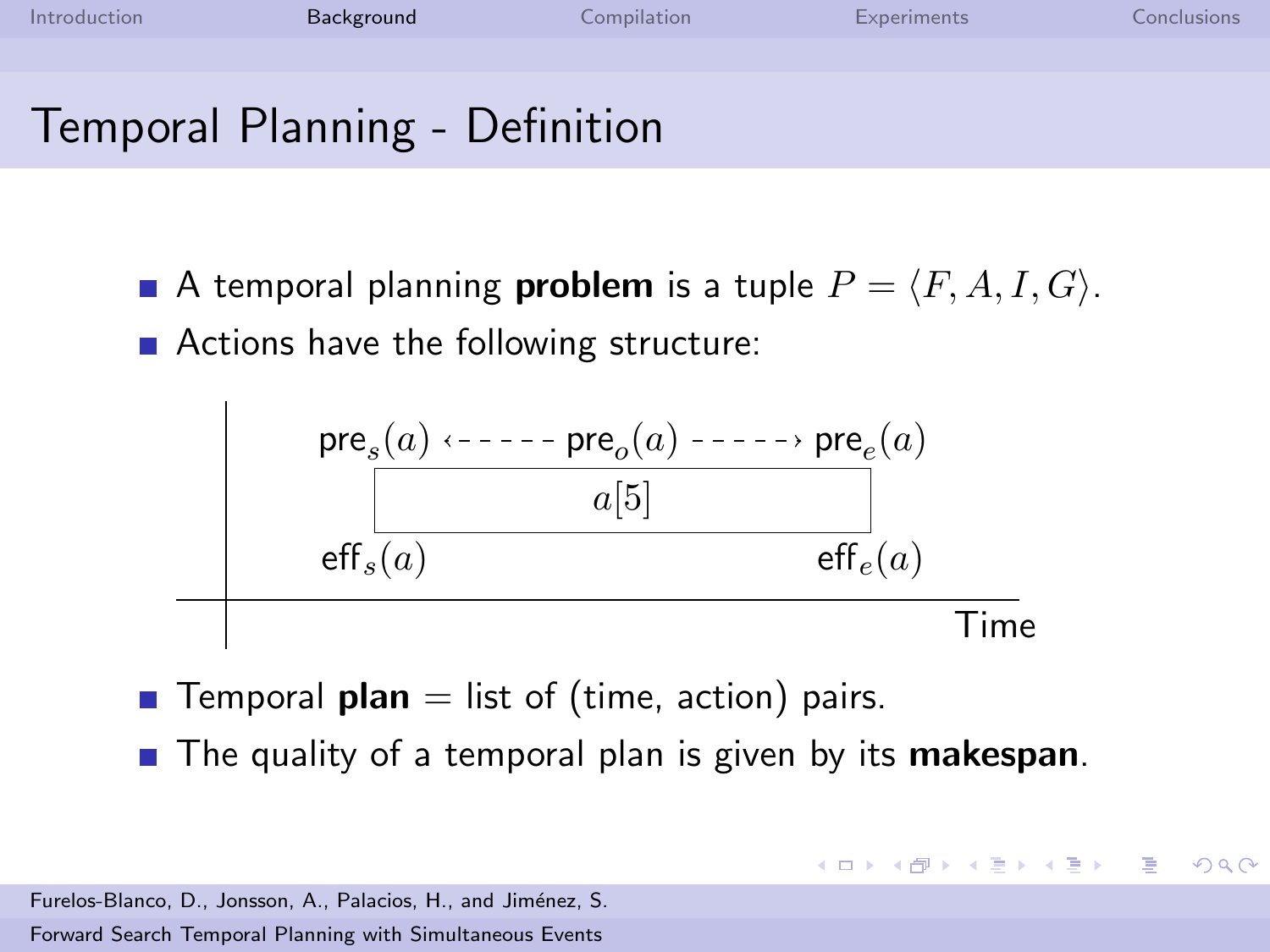

- An action a can be defined in terms of two discrete events: start<sub>a</sub> and end<sub>a</sub>.
- Two events are simultaneous if they occur exactly at the same time.



Given an individual event  $e$ , no effect of  $e$  can be mentioned by another event simultaneous with  $e$  [\[Fox and Long, 2003\]](#page-21-2).

 $2990$ 

重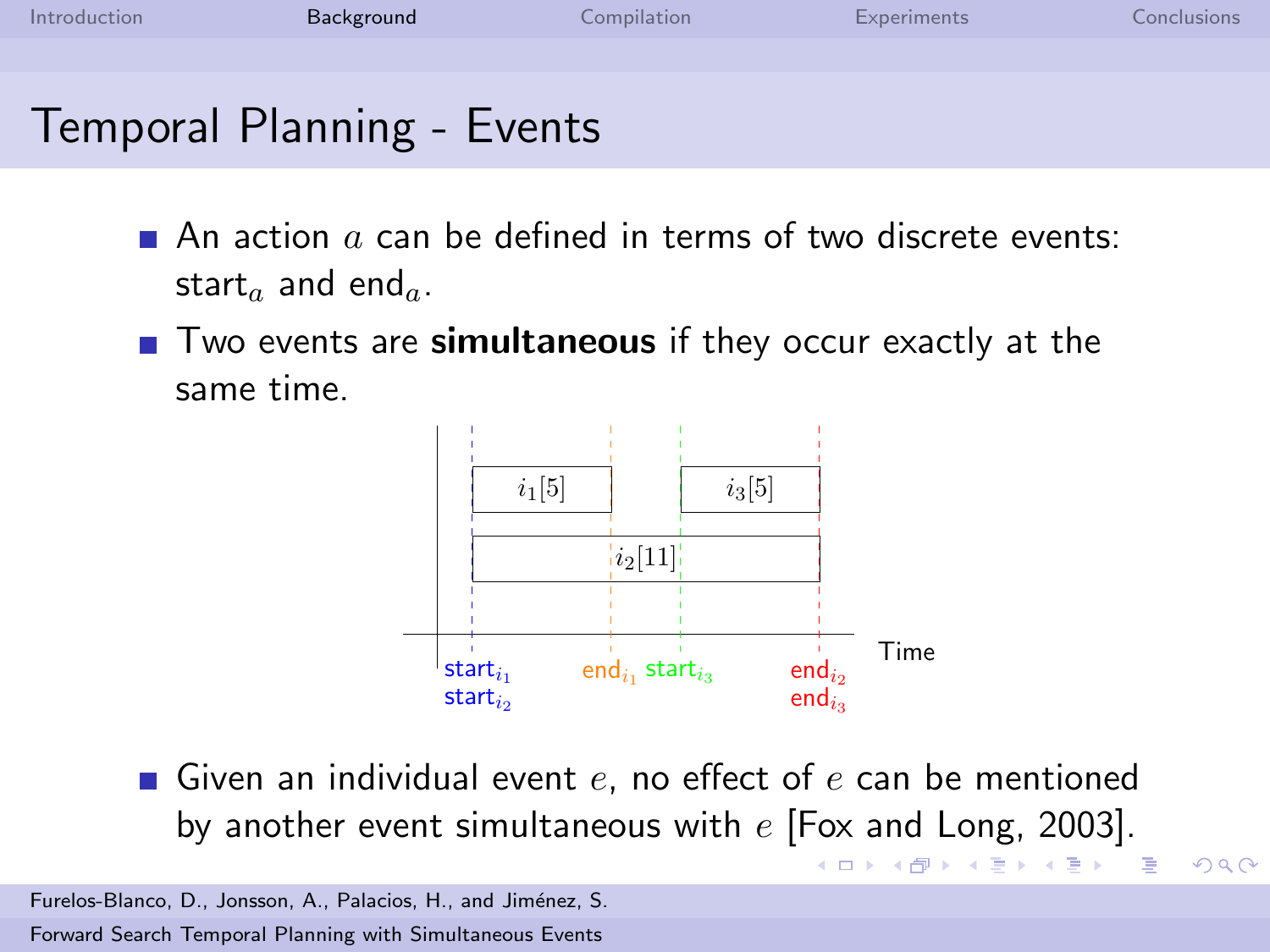### Simple Temporal Networks (STNs)

STNs [\[Dechter et al., 1991\]](#page-21-3) are used to represent temporal constraints on time variables using a directed graph:

- Nodes  $=$  time variables  $\tau_i$ .
- Edges  $(\tau_i, \tau_j)$  with label  $c =$  constraints  $\tau_j \tau_i \leq c$ .

Possible outcomes:

If the STN contains negative cycles, scheduling fails.

KED KARD KED KED E VOQO

- Else,  $\tau_i$  can take values from  $[-d_{i0},d_{0i}]$  where:
	- $d_{ij}$  = shortest distance from  $\tau_i$  to  $\tau_j$ .
	- $\tau_0 = 0$  is the reference variable.

Furelos-Blanco, D., Jonsson, A., Palacios, H., and Jiménez, S.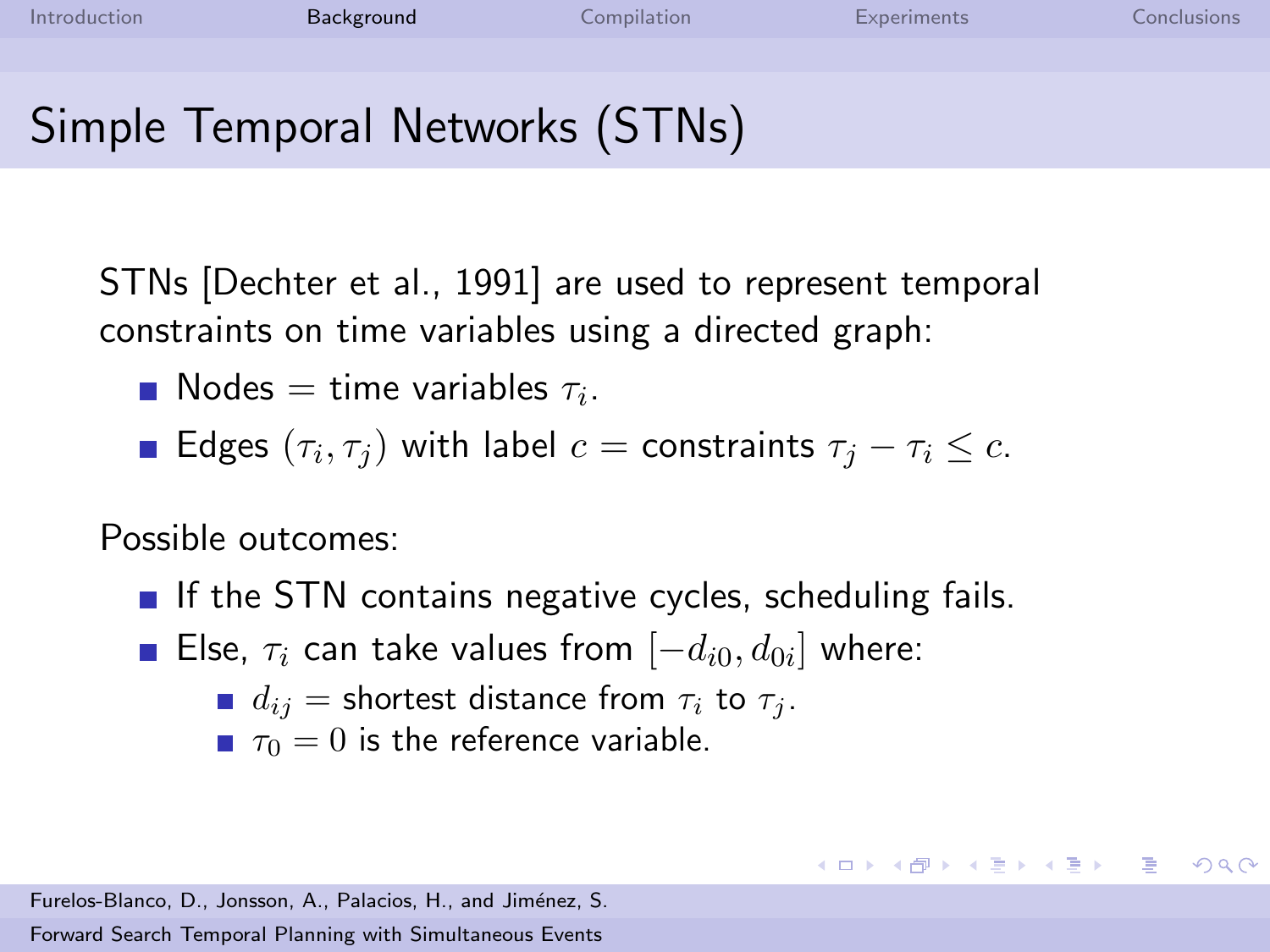イロメ イ押メ イヨメ イヨメー

<span id="page-8-0"></span>G.  $\Omega$ 

# Compilation from Temporal to Classical Planning (I)

- $\blacksquare$  STP = Simultaneous Temporal Planner.
- Extension of the TP planner | Jiménez et al., 2015] to handle simultaneous events:
	- 1 Add STNs to Fast Downward (FD):
		- STN: checks temporal constraints.
		- **FD:** manages preconditions and effects.
	- Impose a bound  $K$  on the number of active temporal actions.
	- 3 Described for problems with static durations and no duration dependent effects.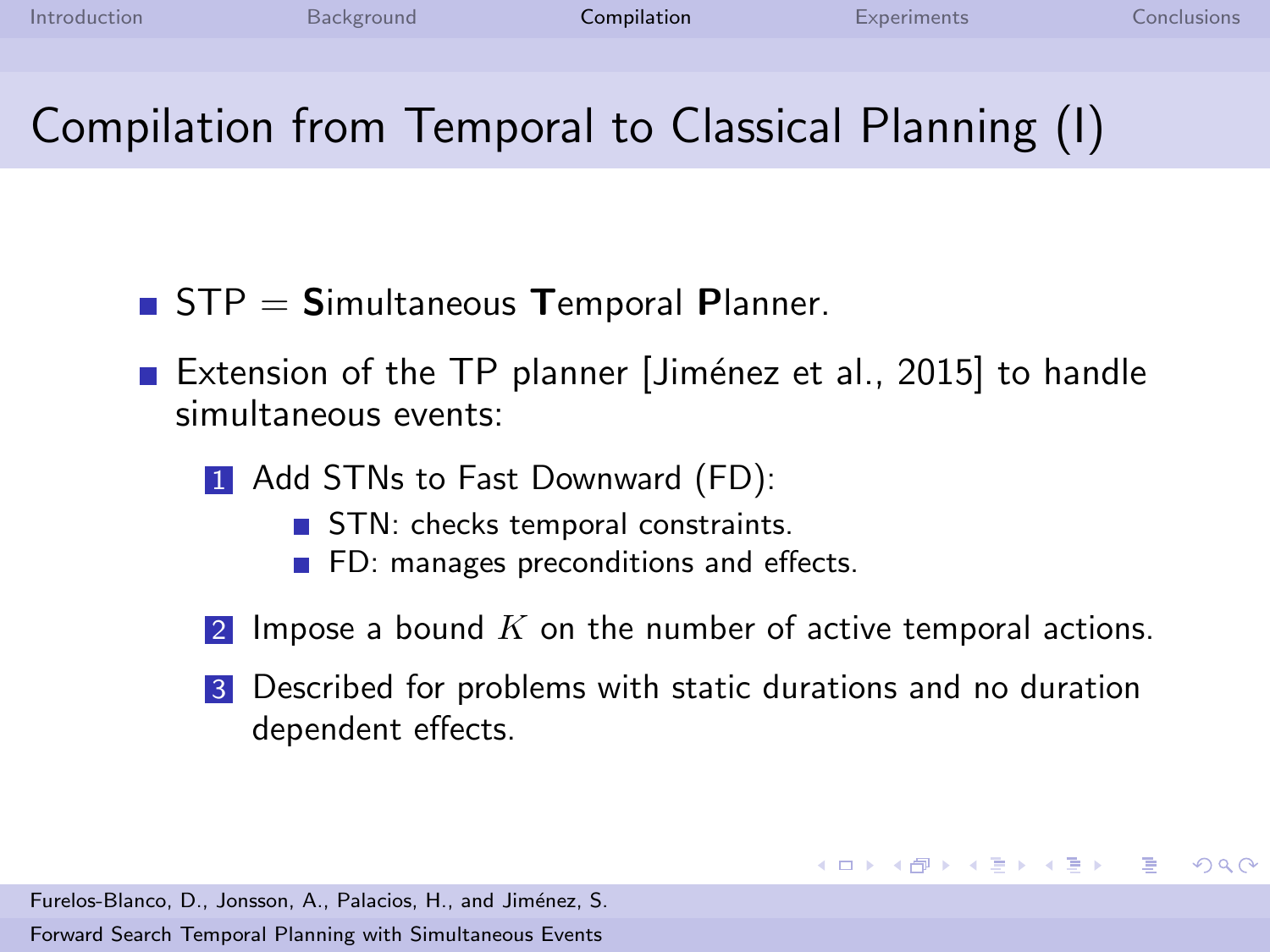イロメ イ押メ イヨメ イヨメー

G.

 $\Omega$ 

### Compilation from Temporal to Classical Planning (II)

Compilations to classical must ensure that [\[Coles et al., 2009\]](#page-21-0):

- **1** Temporal actions end before reaching the goal.
- $\overline{\textbf{2}}$  Contexts (pre $_o$ ) are not violated.
- **3** Temporal constraints are preserved.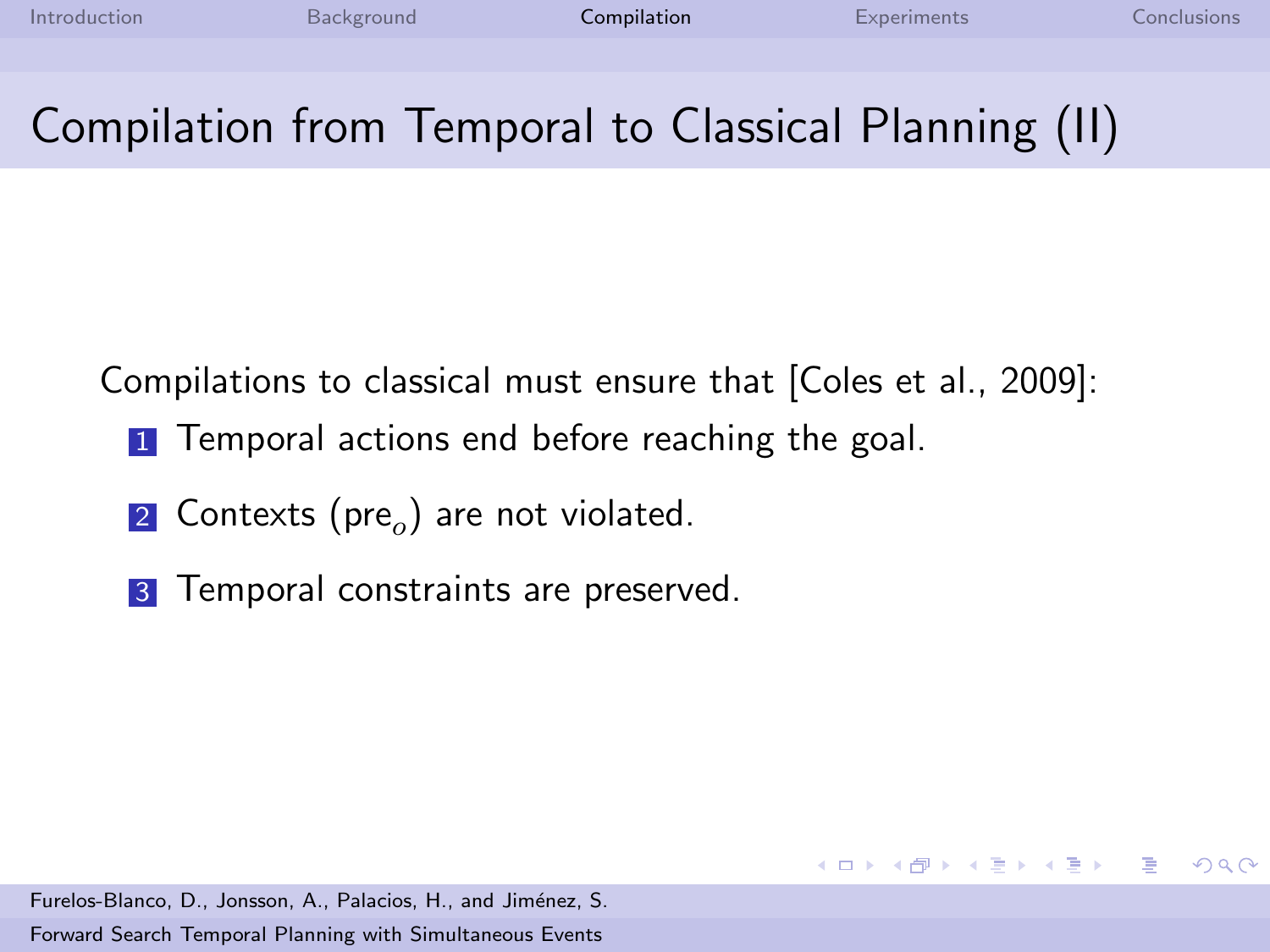$\left\{ \begin{array}{ccc} 1 & 0 & 0 \\ 0 & 1 & 0 \end{array} \right.$ 

重

 $\Omega$ 

### Compilation from Temporal to Classical Planning (III)

The compilation divides each joint event in 3 phases:

- **1** End phase: active actions are scheduled to end.
- 2 Event phase: simultaneous events take place.
- 3 Start phase: check that pre<sub>o</sub> of active actions are satisfied.

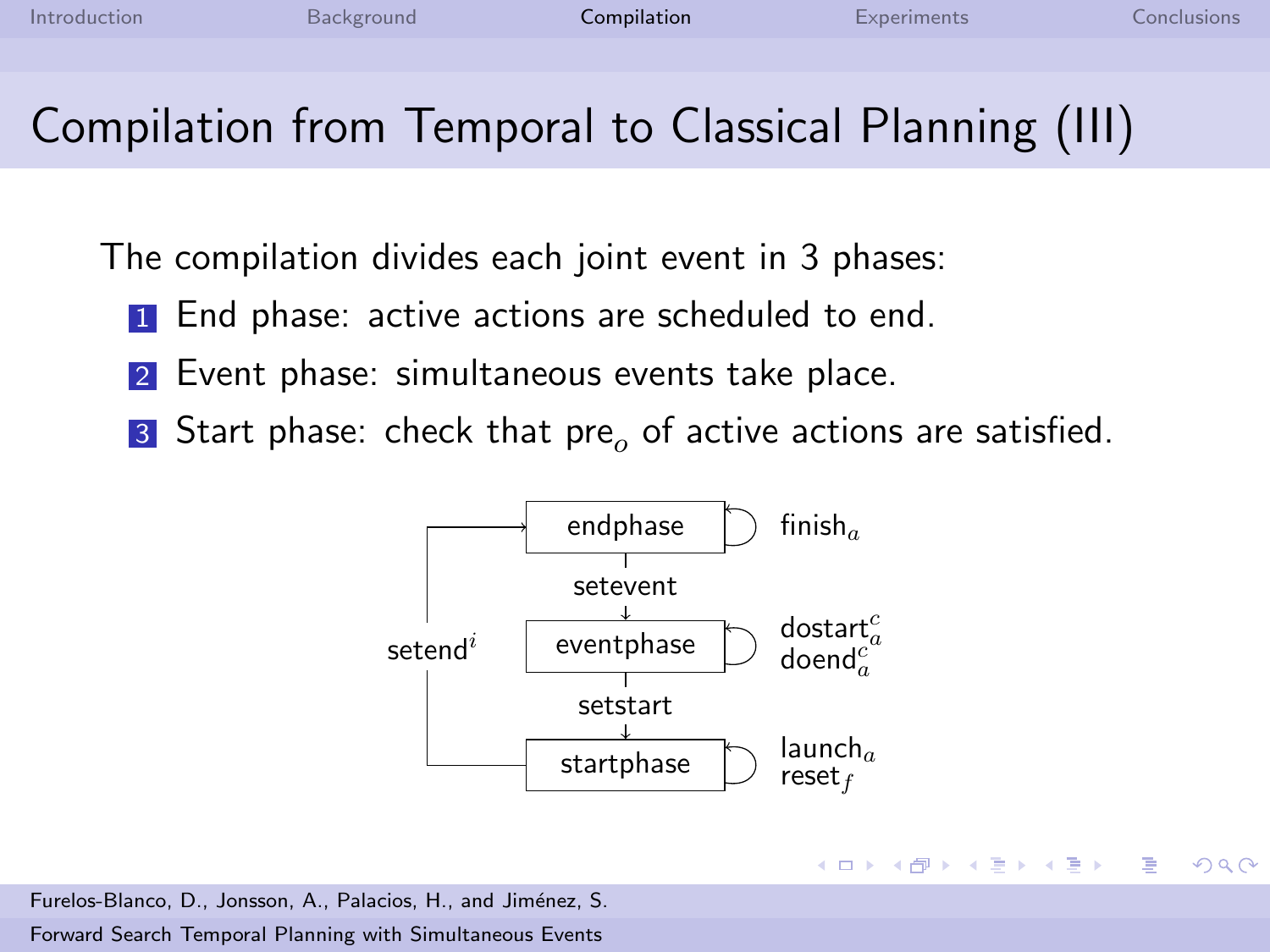### Compilation from Temporal to Classical Planning (IV)

- $\blacksquare$  C: cyclic counter  $(0, \ldots, C, 0, \ldots)$ , counts the number of end phases.
- **Motivation: avoid ignoring states that are** 
	- 1 propositionally identical, and
	- 2 temporally different.

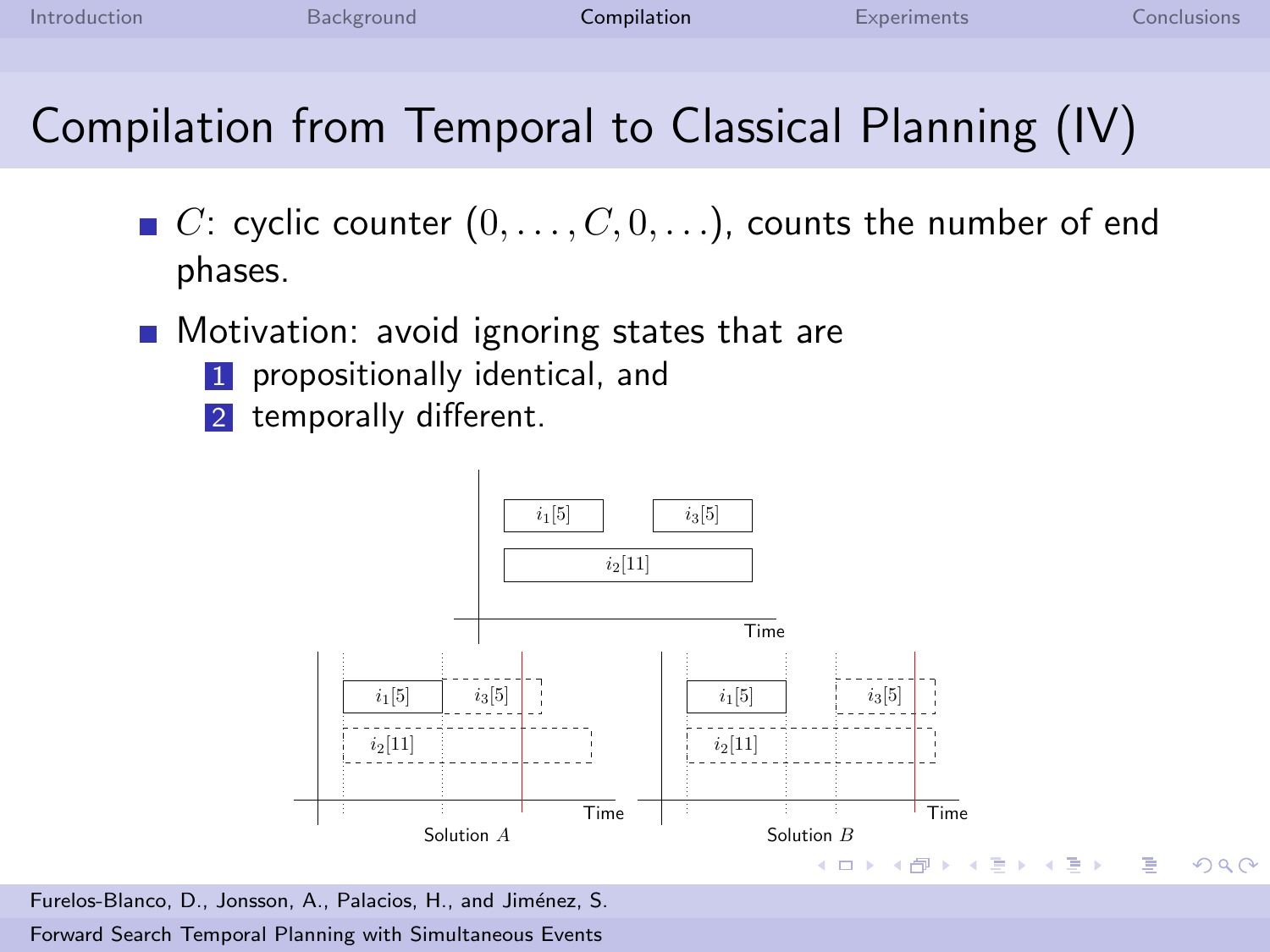メロメ メ御 メメ きょくきょう

 $\equiv$ 

 $\Omega$ 

# Compilation from Temporal to Classical Planning (V)

Modifications applied to Fast Downward [\[Helmert, 2006\]](#page-22-2):

- $\blacksquare$  Each search node contains an STN.
- When a successor node is generated:
	- 1 The STN of its predecessor is copied.
	- $\textsf{2}$   $\,$  A new edge  $(\tau_i,\tau_j)$  is added to the STN.
	- **3** Shortest paths are recomputed.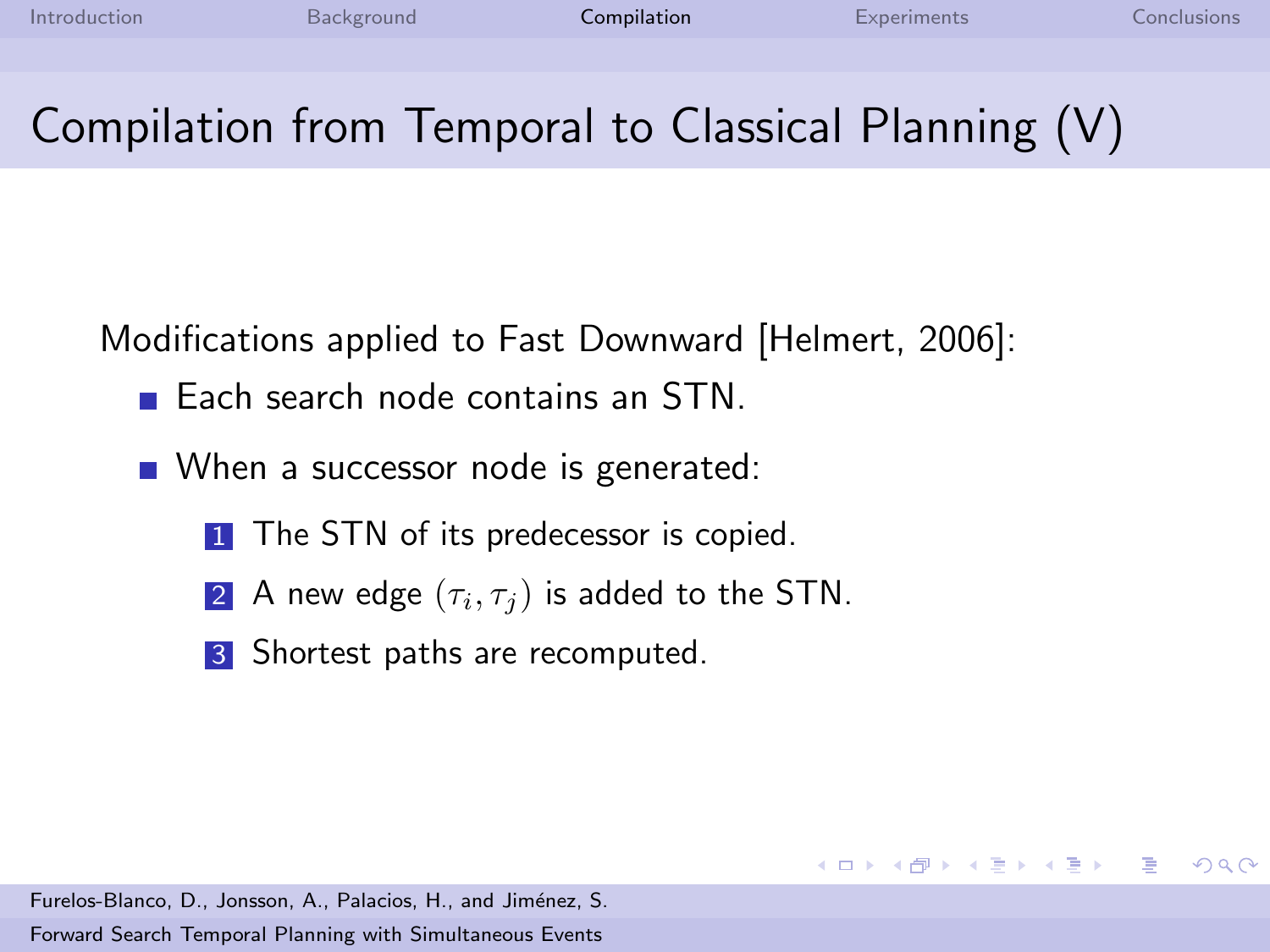$\left\{ \begin{array}{ccc} \square & \times & \overline{\square} & \times \end{array} \right.$   $\left\{ \begin{array}{ccc} \square & \times & \times & \overline{\square} & \times \end{array} \right.$ 

 $\equiv$ 

 $\Omega$ 

### Compilation from Temporal to Classical Planning (VI)

Introduce temporal constraints every time we generate events: **1** For a concurrent event  $\{e_1, \ldots, e_k\}$ , add constraints

$$
\tau_{e_j} \leq \tau_{e_{j+1}}, \tau_k \leq \tau_1
$$

to ensure they occur at the same time.

 $\overline{\mathbf{2}}$  For each active action  $a'$  that started before and has to end after the concurrent event, add

$$
\tau_{e_j} + u \leq \tau_{a'} + d(a').
$$

**3** For two consecutive concurrent events  $\{e_1, \ldots, e_k\}$  and  $\{e'_1,\ldots,e'_m\}$ , add constraint

$$
\tau_{e_k} + u \leq \tau_{e'_1}.
$$

 $u =$  slack unit of time

Furelos-Blanco, D., Jonsson, A., Palacios, H., and Jiménez, S.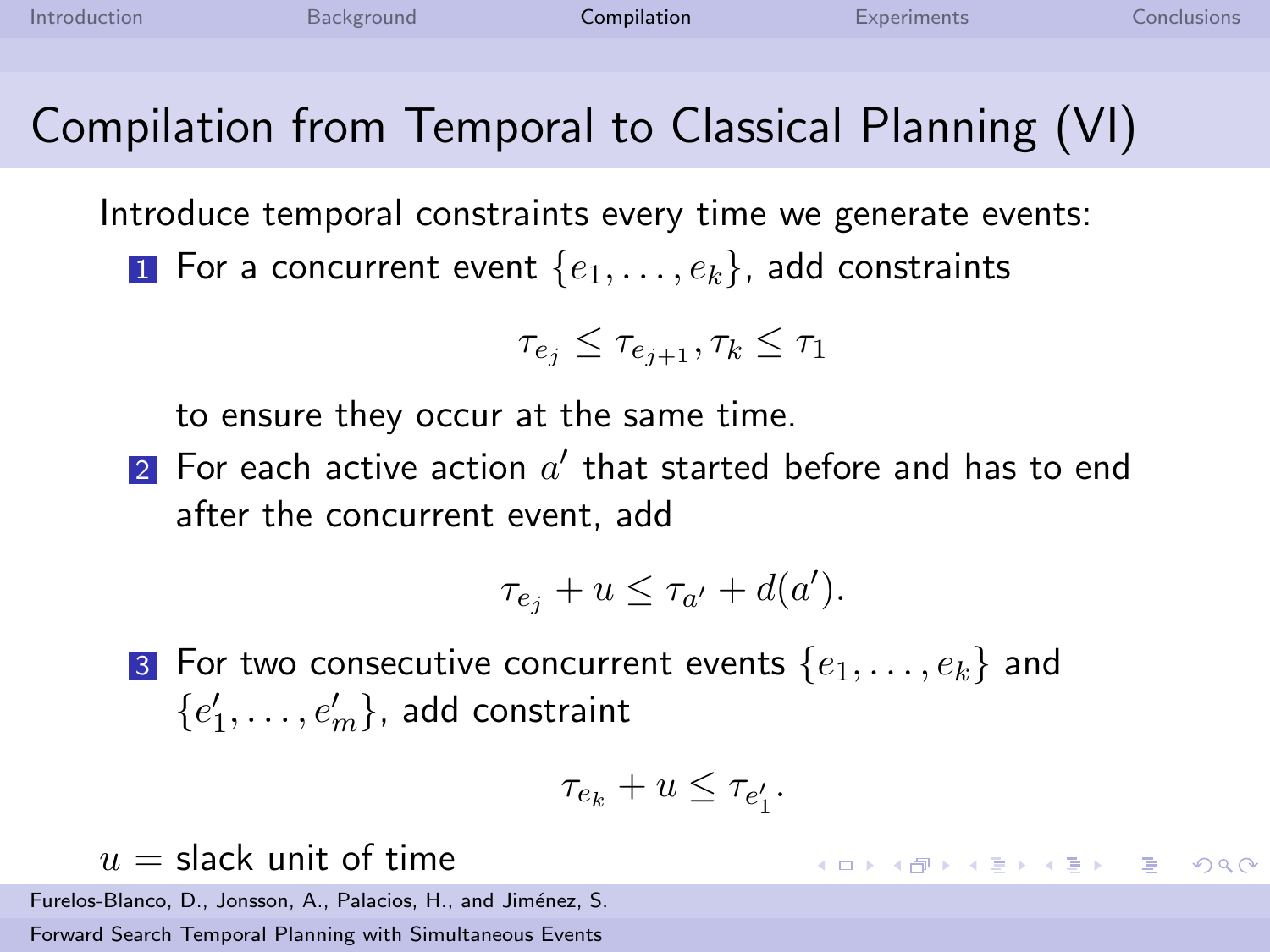## Simple Temporal Networks (STNs) - Example (I)



#### Target scheduling

 starti<sup>1</sup> ,starti<sup>2</sup> end<sub>i1</sub> start $_{i_3}$  $\,$  end $_{i_2},$  end $_{i_3}$ 

#### STN constraints

$$
\tau_{i_1} < \tau_{i_1} + d(i_1),
$$
\n
$$
\tau_{i_2} < \tau_{i_1} + d(i_1),
$$
\n
$$
\tau_{i_1} + d(i_1) < \tau_{i_3},
$$
\n
$$
\tau_{i_3} < \tau_{i_3} + d(i_3),
$$
\n
$$
\tau_{i_3} < \tau_{i_2} + d(i_2),
$$

Furelos-Blanco, D., Jonsson, A., Palacios, H., and Jiménez, S. [Forward Search Temporal Planning with Simultaneous Events](#page-0-0)

$$
\tau_{i_1} \le \tau_{i_2},
$$
  
\n
$$
\tau_{i_2} \le \tau_{i_1},
$$
  
\n
$$
\tau_{i_3} + d(i_3) \le \tau_{i_2} + d(i_2),
$$
  
\n
$$
\tau_{i_2} + d(i_2) \le \tau_{i_3} + d(i_3).
$$

イロト イ押 トイヨ トイヨ トー E  $2990$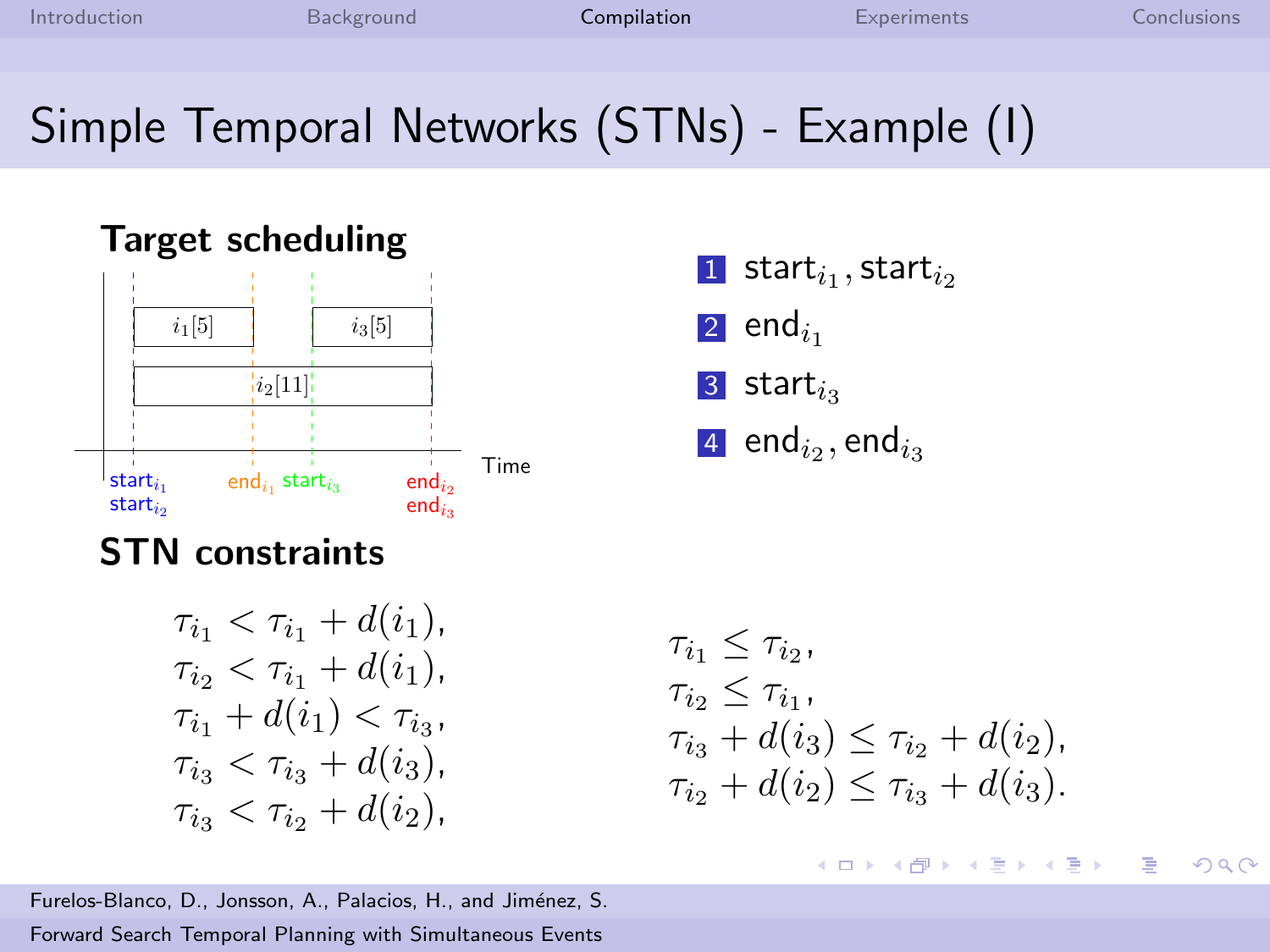### Simple Temporal Networks (STNs) - Example (II)



| 1 start $i_1$ , start $i_2$   |
|-------------------------------|
| $\vert$ 2 end <sub>i</sub>    |
| $3$ start $_{i_3}$            |
| 4 end $_{i_2}$ , end $_{i_3}$ |

#### Reformulated STN constraints



$$
\tau_{i_1} - \tau_{i_2} \le 0,
$$
  
\n
$$
\tau_{i_2} - \tau_{i_1} \le 0,
$$
  
\n
$$
\tau_{i_3} - \tau_{i_2} \le 6,
$$
  
\n
$$
\tau_{i_2} - \tau_{i_3} \le -6.
$$

イロト イ押 トイヨ トイヨ トー

E

 $2990$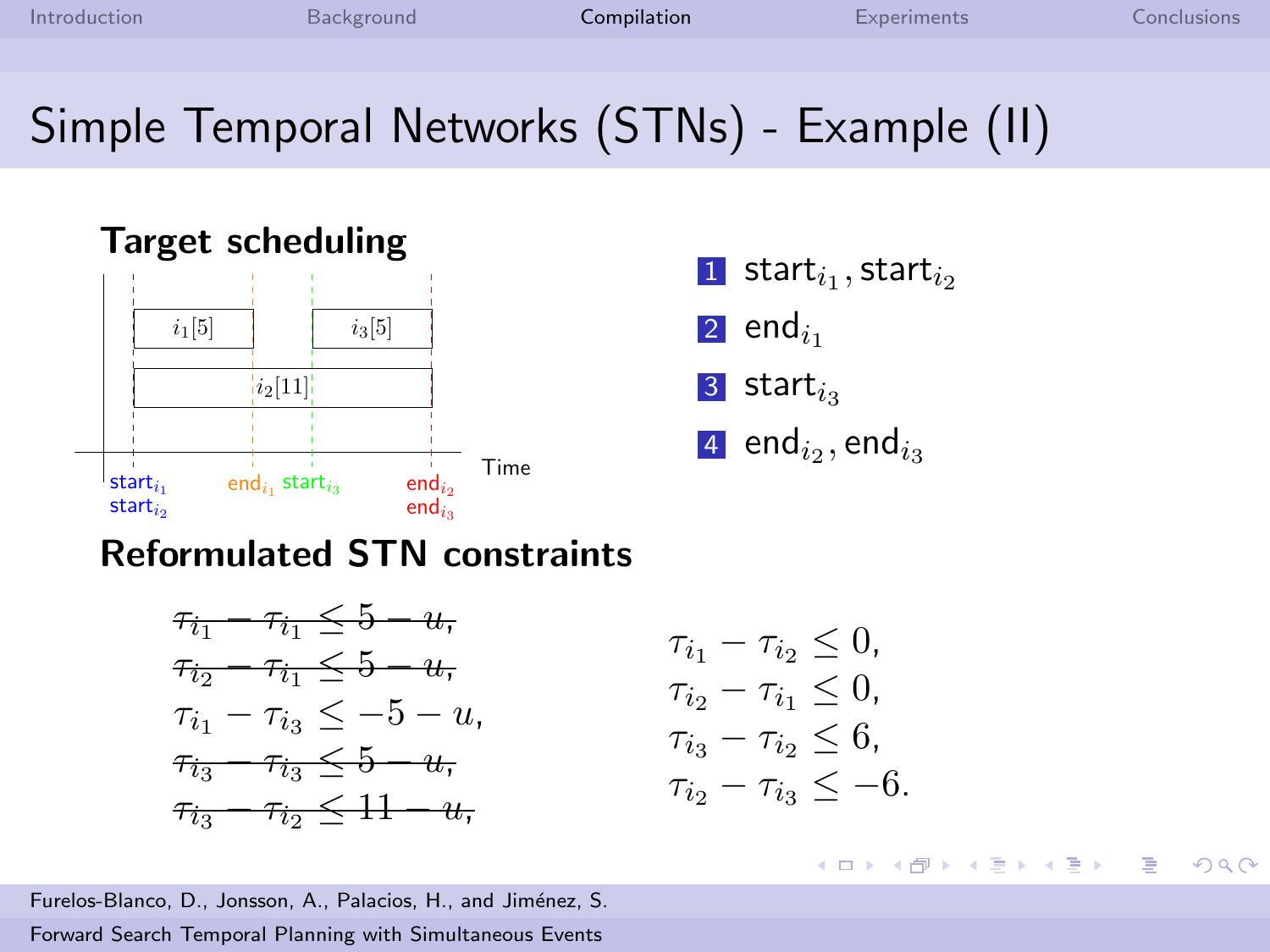$\Omega$ 

## Simple Temporal Networks (STNs) - Example (III)



#### Target scheduling



#### Resulting STN

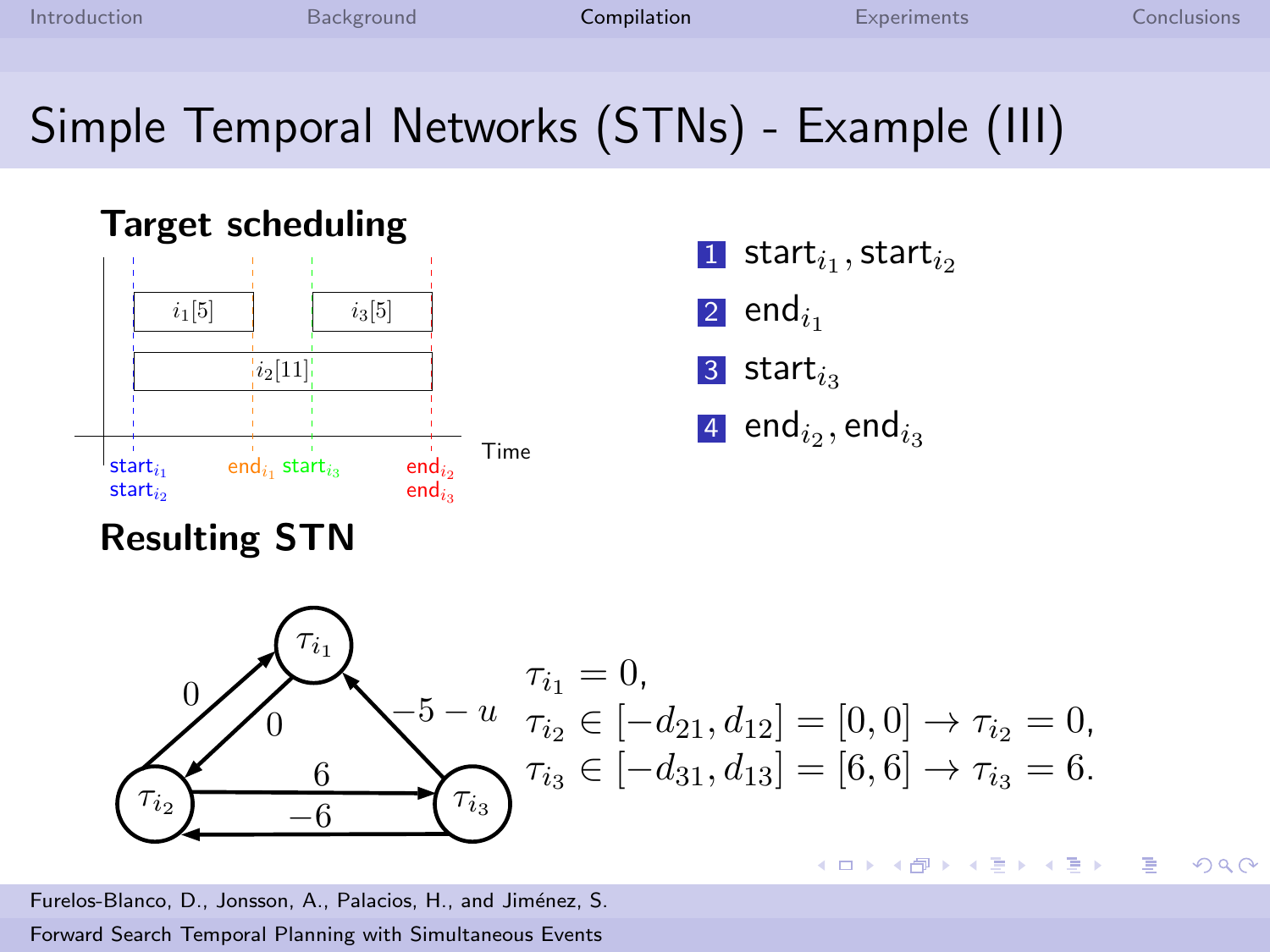#### Experiments - Coverage and IPC quality (I)

|                             | <b>TPSHE</b> | TP(3)     | TP(4)     | STP(3)   | STP(4)   | POPF <sub>2</sub> | YAHSP3-MT | <b>ITSAT</b> |
|-----------------------------|--------------|-----------|-----------|----------|----------|-------------------|-----------|--------------|
| AIA[25]                     | 3/3          | 7.5/9     | 8.5/10    | 19.51/24 | 23.5/25  | 10/10             | 3/3       | 3/3          |
| CUSHING[20]                 | 0/0          | 4.07/20   | 4.93/20   | 3.31/14  | 2.28/5   | 20/20             | 0/0       | 0/0          |
| DRIVERLOG[20]               | 14.78/15     | 1.08/4    | 0.91/3    | 0/0      | 0/0      | 0/0               | 2.31/4    | 1/1          |
| DLS[20]                     | 9.37/11      | 7.7/9     | 8.06/9    | 3.9/4    | 3.49/4   | 7/7               | 0/0       | 16.18/19     |
| FLOORTILE <sup>[20]</sup>   | 0/0          | 0/0       | 0/0       | 0/0      | 0/0      | 0/0               | 4.93/5    | 19.7/20      |
| MAPANALYSER <sup>[20]</sup> | 17.38/20     | 12.34/20  | 12.02/19  | 10.09/16 | 7.69/12  | 0/0               | 1/1       | 0/0          |
| MATCHCELLAR <sup>[20]</sup> | 15.72/20     | 15.71/20  | 15.71/20  | 15.71/20 | 15.71/20 | 20/20             | 0/0       | 18.91/19     |
| PARKING[20]                 | 6.73/20      | 5.67/17   | 5.33/16   | 1.93/6   | 1.93/6   | 12/13             | 16.84/20  | 0.96/6       |
| RTAM[20]                    | 16/16        | 2.73/6    | 2.79/6    | 0/0      | 0/0      | 0/0               | 0/0       | 0/0          |
| SATELLITE <sup>[20]</sup>   | 16.63/18     | 5.04/13   | 4.67/12   | 0/0      | 0/0      | 2.92/3            | 13.82/20  | 1.68/7       |
| STORAGE <sup>[20]</sup>     | 4.92/9       | 0/0       | 0/0       | 0/0      | 0/0      | 0/0               | 3.91/9    | 9/9          |
| <b>TMS[20]</b>              | 0.06/9       | 0/0       | 0/0       | 0/0      | 0/0      | 0/0               | 0/0       | 16/16        |
| TURN&OPEN <sup>[20]</sup>   | 15.53/19     | 5.03/10   | 5.19/10   | 0/0      | 0/0      | 7.31/8            | 0/0       | 5.88/6       |
| Total                       | 120.12/160   | 66.87/128 | 68.11/125 | 54.45/84 | 54.61/72 | 79.22/81          | 45.8/62   | 92.3/106     |

Furelos-Blanco, D., Jonsson, A., Palacios, H., and Jiménez, S.

[Forward Search Temporal Planning with Simultaneous Events](#page-0-0)

<span id="page-17-0"></span>メロメ メ都 メメ きょうくぼ メー  $\equiv$   $\Omega$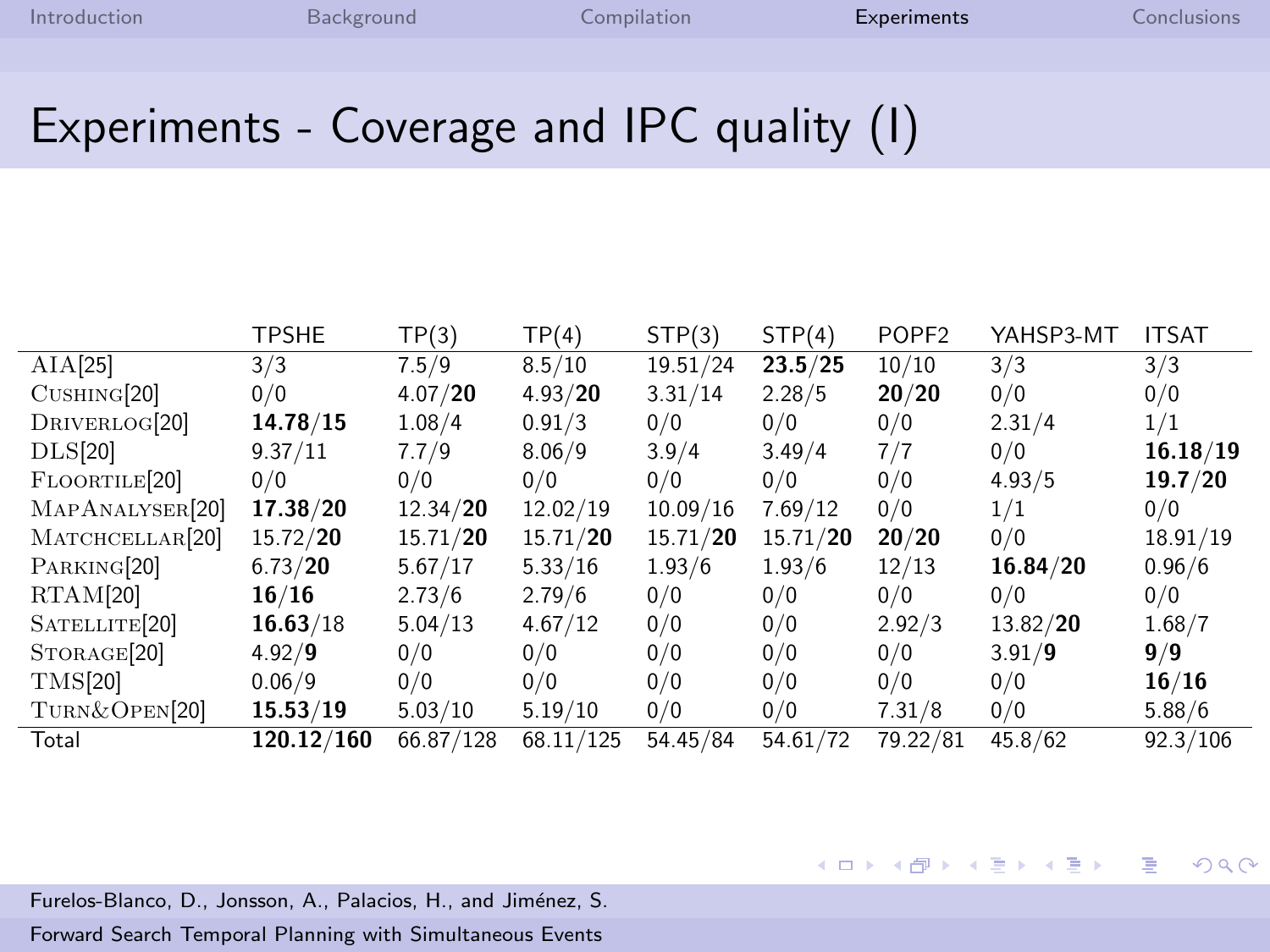イロメ イ団メ イモメ イモメー

G.  $\Omega$ 

#### Experiments - Coverage and IPC quality (II)

- $\blacksquare$  STP is top performer at AIA (only domain with simultaneous events).
- Bad performance in domains with simpler forms of concurrency but combinatorially challenging.
- **Higher values of K usually improve performance.**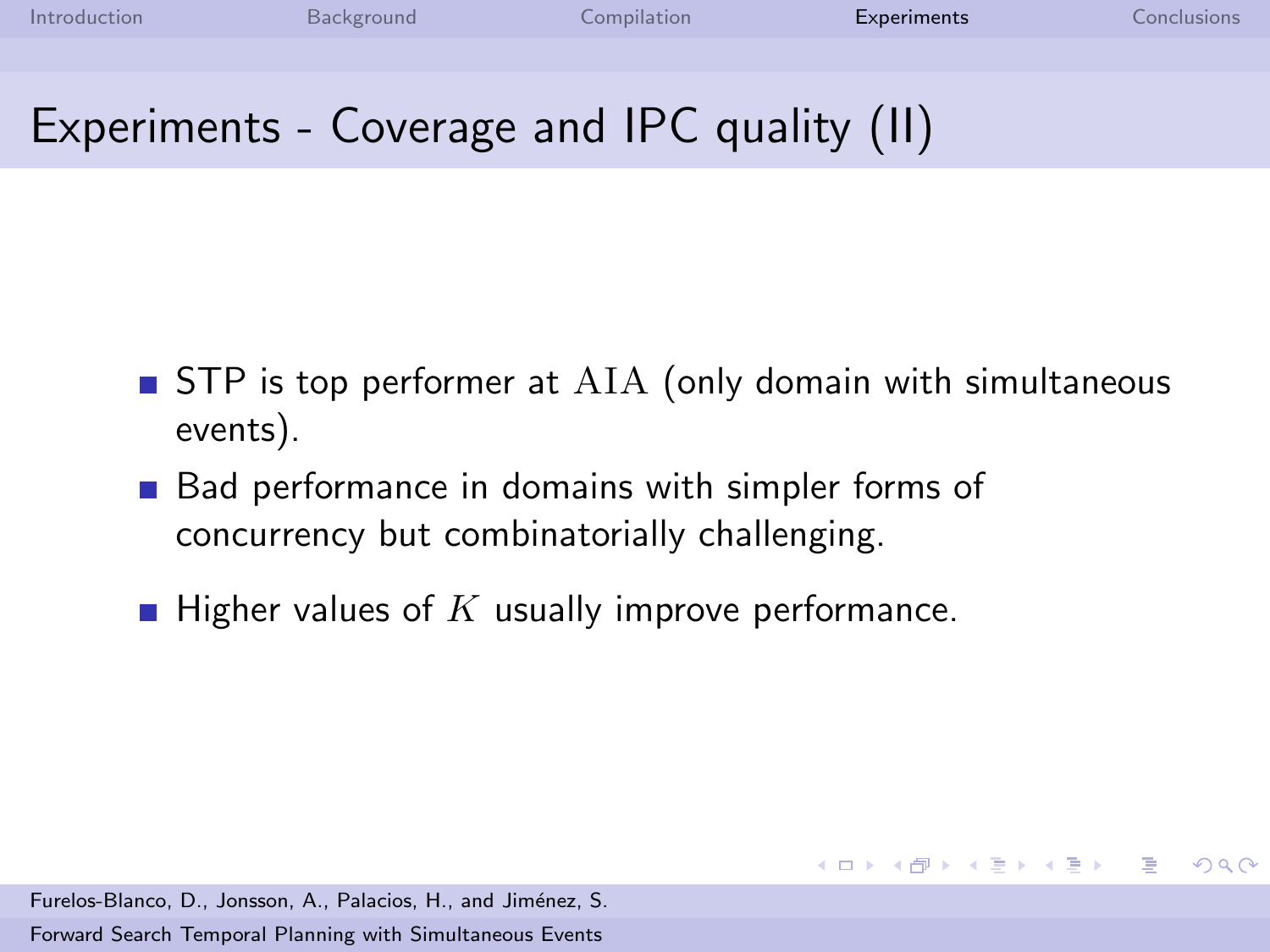| Introduction | Background | Compilation | Experiments | Conclusions |
|--------------|------------|-------------|-------------|-------------|
|              |            |             |             |             |
| Conclusions  |            |             |             |             |

- Method that returns sound temporal plans if used in a forward-search planner maintaining STNs.
- Good performance in domain requiring simultaneous events.
- Not competitive in combinatorially challenging domains requiring simpler forms of concurrency.

**Future work:** Analyze problems before solving them  $\rightarrow$  Choose an appropriate solver.

<span id="page-19-0"></span>KED KARD KED KED E VOQO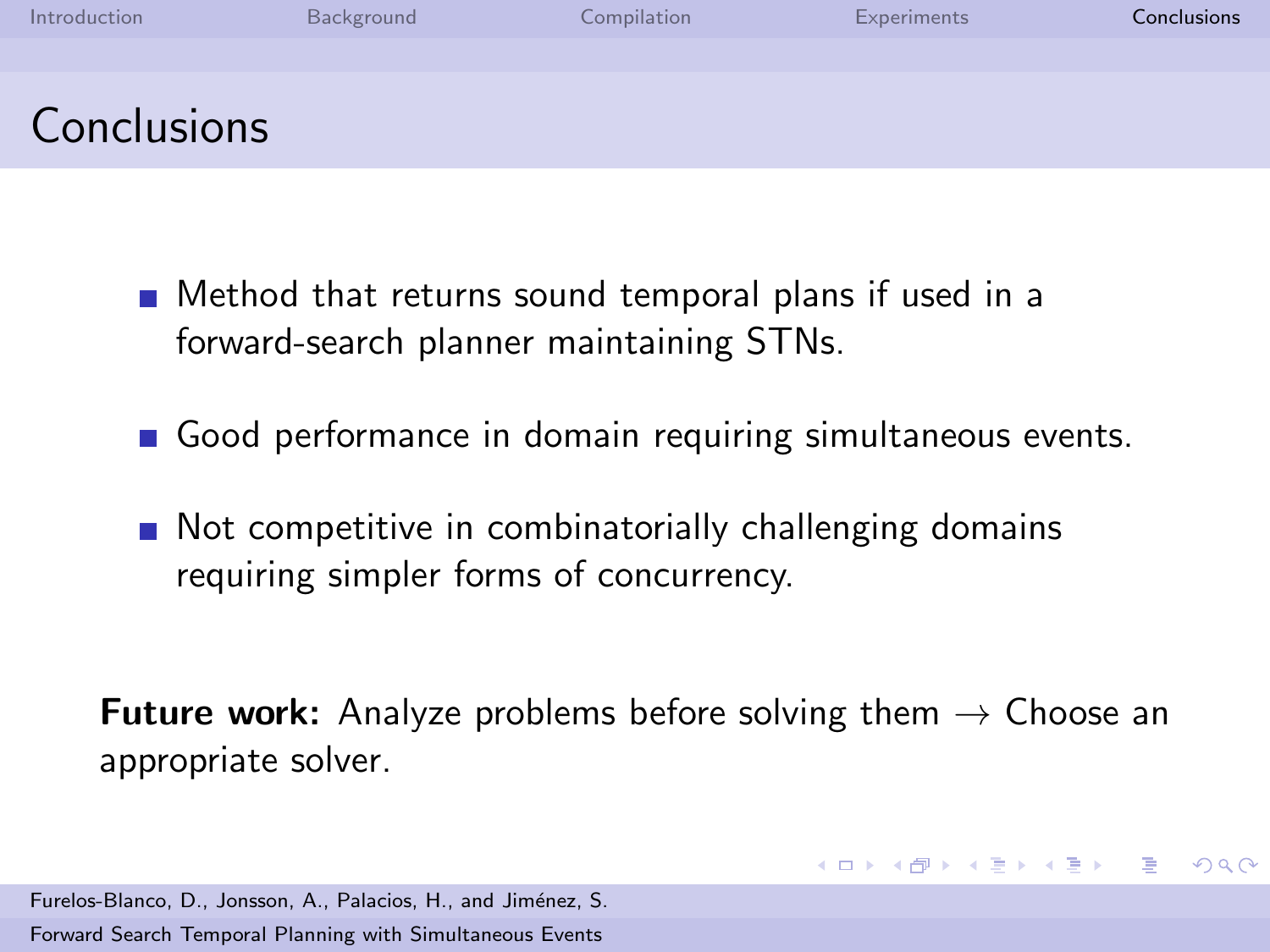| Introduction | Background | Compilation | <b>Experiments</b> | <b>Conclusions</b> |
|--------------|------------|-------------|--------------------|--------------------|
|              |            |             |                    |                    |
| Questions    |            |             |                    |                    |

#### Contact:

- daniel.furelos@upf.edu
- anders.jonsson@upf.edu
- hector.palaciosverdes@nuance.com
- serjice@dsic.upv.es

Software and domains:

<https://github.com/aig-upf/temporal-planning>

KED KARD KED KED E VOQO

Furelos-Blanco, D., Jonsson, A., Palacios, H., and Jiménez, S.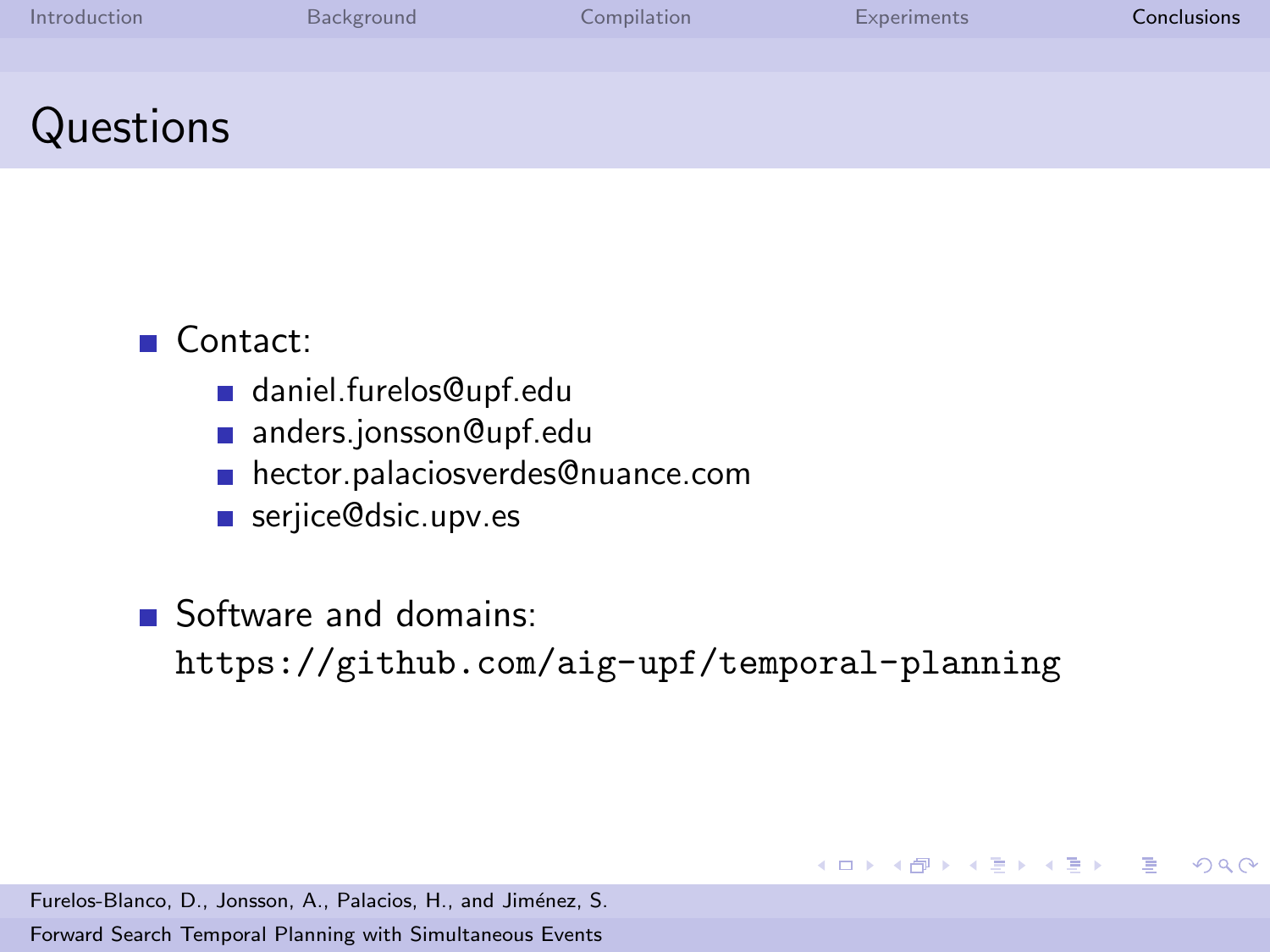<span id="page-21-0"></span>ā.

Coles, A., Fox, M., Halsey, K., Long, D., and Smith, A. (2009).

Managing concurrency in temporal planning using planner-scheduler interaction.

Artif. Intell., 173(1):1–44.

<span id="page-21-1"></span>

<span id="page-21-3"></span>E.

Cooper, M. C., Maris, F., and Régnier, P. (2013). Managing Temporal Cycles in Planning Problems Requiring Concurrency. Computational Intelligence, 29(1):111–128.

Dechter, R., Meiri, I., and Pearl, J. (1991).

Temporal Constraint Networks. Artif. Intell., 49(1-3):61–95.

<span id="page-21-2"></span>螶 Fox, M. and Long, D. (2003).

> PDDL2.1: An Extension to PDDL for Expressing Temporal Planning Domains.

> > イロト イ押 トイヨ トイヨ トー

重

 $\Omega$ 

J. Artif. Intell. Res. (JAIR), 20:61–124.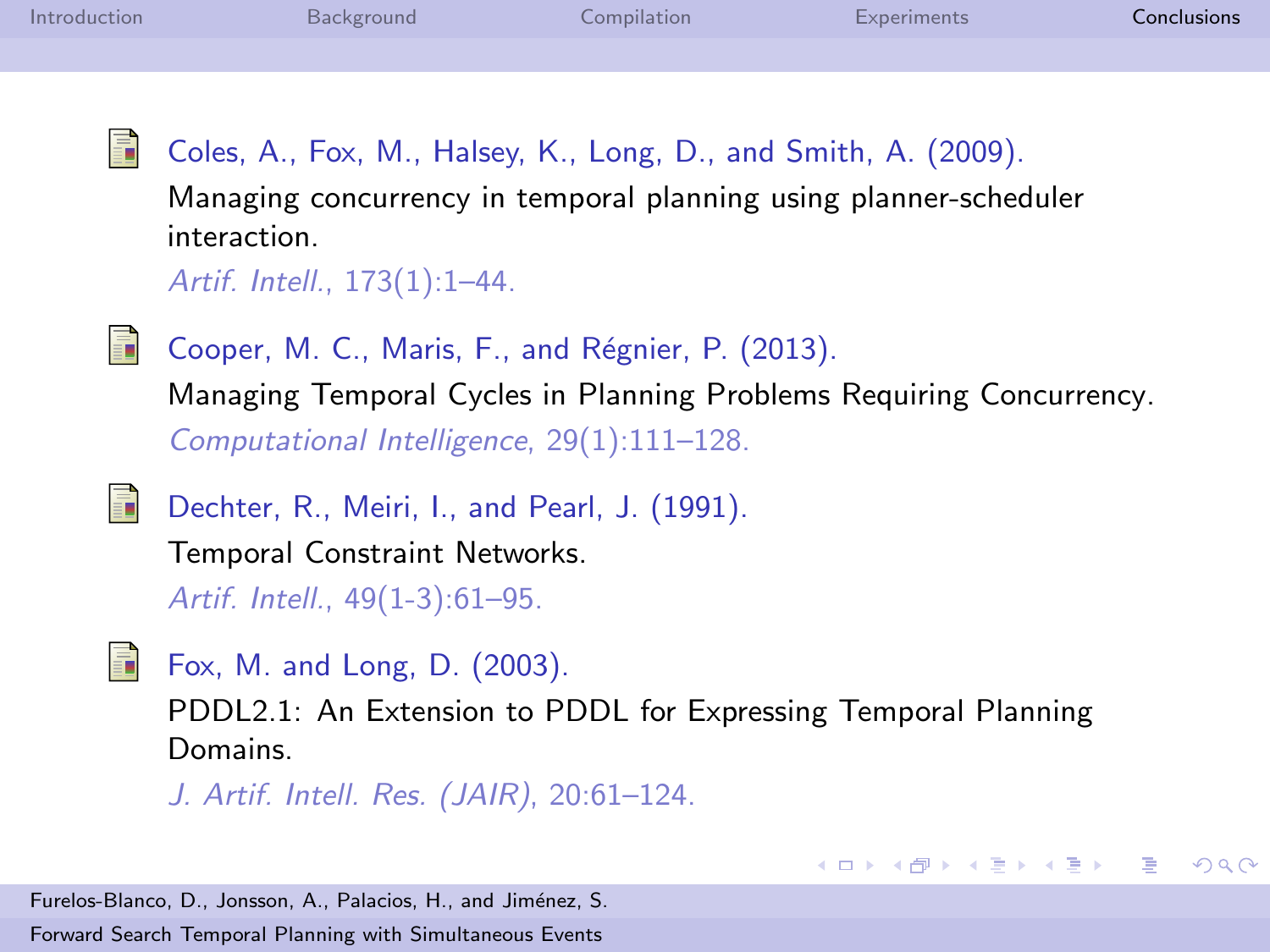<span id="page-22-2"></span><span id="page-22-0"></span>

| Introduction | Background                                                                                                                                                                                                                                                                                             | Compilation | <b>Experiments</b> | Conclusions |
|--------------|--------------------------------------------------------------------------------------------------------------------------------------------------------------------------------------------------------------------------------------------------------------------------------------------------------|-------------|--------------------|-------------|
|              |                                                                                                                                                                                                                                                                                                        |             |                    |             |
| ē.           | Helmert, M. (2006).<br>The Fast Downward Planning System.<br>J. Artif. Intell. Res. (JAIR), 26:191-246.                                                                                                                                                                                                |             |                    |             |
| F.           | Jiménez, S., Jonsson, A., and Palacios, H. (2015).<br>Temporal Planning With Required Concurrency Using Classical Planning.<br>In Proceedings of the Twenty-Fifth International Conference on<br>Automated Planning and Scheduling, ICAPS 2015, Jerusalem, Israel, June<br>7-11, 2015., pages 129-137. |             |                    |             |
|              | Long, D. and Fox, M. (2003).                                                                                                                                                                                                                                                                           |             |                    |             |

<span id="page-22-1"></span>Exploiting a Graphplan Framework in Temporal Planning.

In Proceedings of the Thirteenth International Conference on Automated Planning and Scheduling (ICAPS 2003), June 9-13, 2003, Trento, Italy, pages 52–61.

KID KAR KERKER E KARA